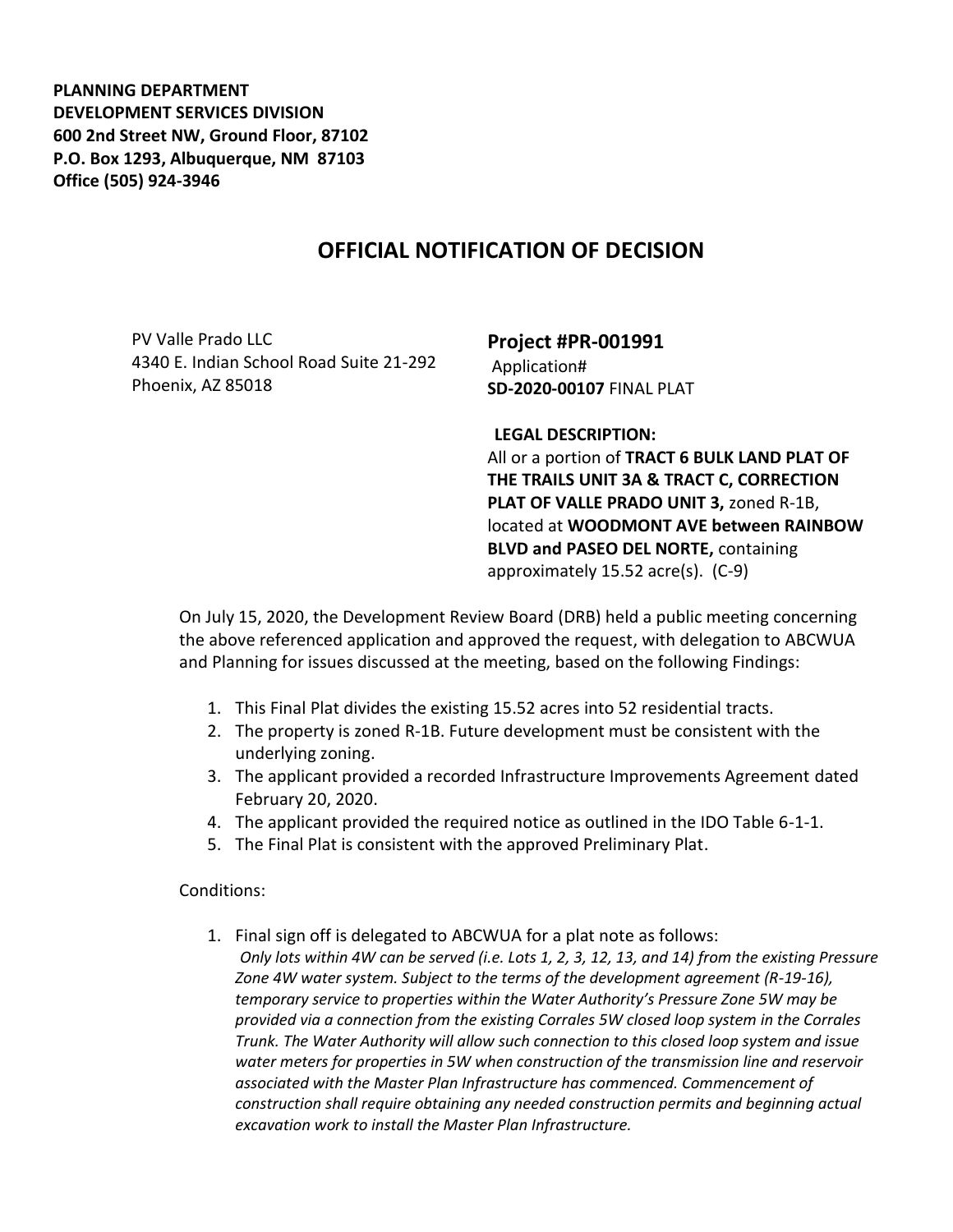Official Notice of Decision Project PR-001991, SD-2020-00107 Page 2 of 3

- 2. Final sign off is delegated to Planning for utility company signatures and the AGIS DXF file with the following condition: *The plat will be conditioned to follow 5-2(H)(2)(A)11 of the IDO to prevent and mitigate construction impact per the DPM to preserve the large rock outcrop on the northern border of the site.*
- 3. The applicant will obtain final sign off from ABCWUA and Planning by September 15, 2020 or the case may be scheduled for the next DRB hearing and could be denied per the DRB Rules of Procedure.

APPEAL: If you wish to appeal the decisions for the vacation or final plat (Preliminary Plats cannot be appealed according to the IDO), you must do so within 15 days of the DRB's decision or by **JULY 30, 2020.**  The date of the DRB's decision is not included in the 15-day period for filing an appeal, and if the 15<sup>th</sup> day falls on a Saturday, Sunday or Holiday, the next working day is considered as the deadline for filing the appeal.

For more information regarding the appeal process, please refer to Section 14-16-6-4(U) of the Integrated Development Ordinance (IDO). Appeals should be submitted via email to **PLNDRS@CABQ.GOV** (if files are less than 9MB in size). Files larger than 9MB can be sent to [PLNDRS@CABQ.GOV](mailto:PLNDRS@CABQ.GOV) using [https://wetransfer.com.](https://wetransfer.com/) A Non-Refundable filing fee will be calculated and you will receive instructions about paying the fee online.

You will receive notification if any person files an appeal. If there is no appeal, you can receive Building Permits at any time after the appeal deadline quoted above, provided all conditions imposed at the time of approval have been met. Applicants submitting for building permit prior to the completion of the appeal period do so at their own risk. Successful applicants are reminded that there may be other City regulations of the IDO that must be complied with, even after approval of the referenced application(s).

Sincerely,

Jolene Wolfley DRB Chair

JW/jr PV Trails Albuquerque LLC, 4350 La Jolla Village Drive, San Diego, CA 92122 Arch + Plan Land Use Consultants, P.O. Box 25911, ABQ, NM 87125